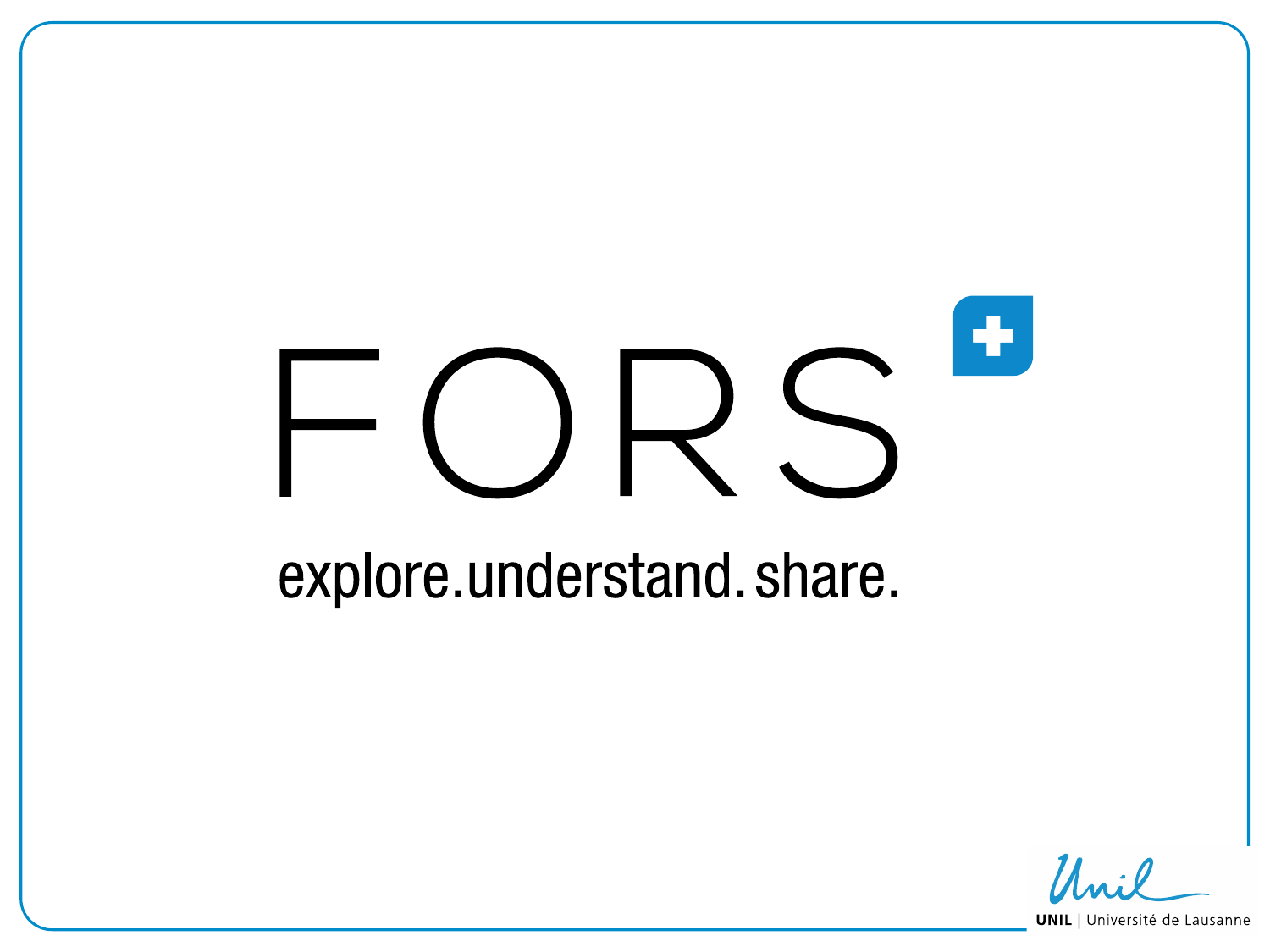

## Well-being in the Swiss Social Report 2016

#### SOCIAL DYNAMICS AND WELLBEING: INDIAN AND SWISS APPROACHES

September 09-10, 2014 Bengaluru, India

Céline Schmid Botkine

**UNIL** | Université de Lausanne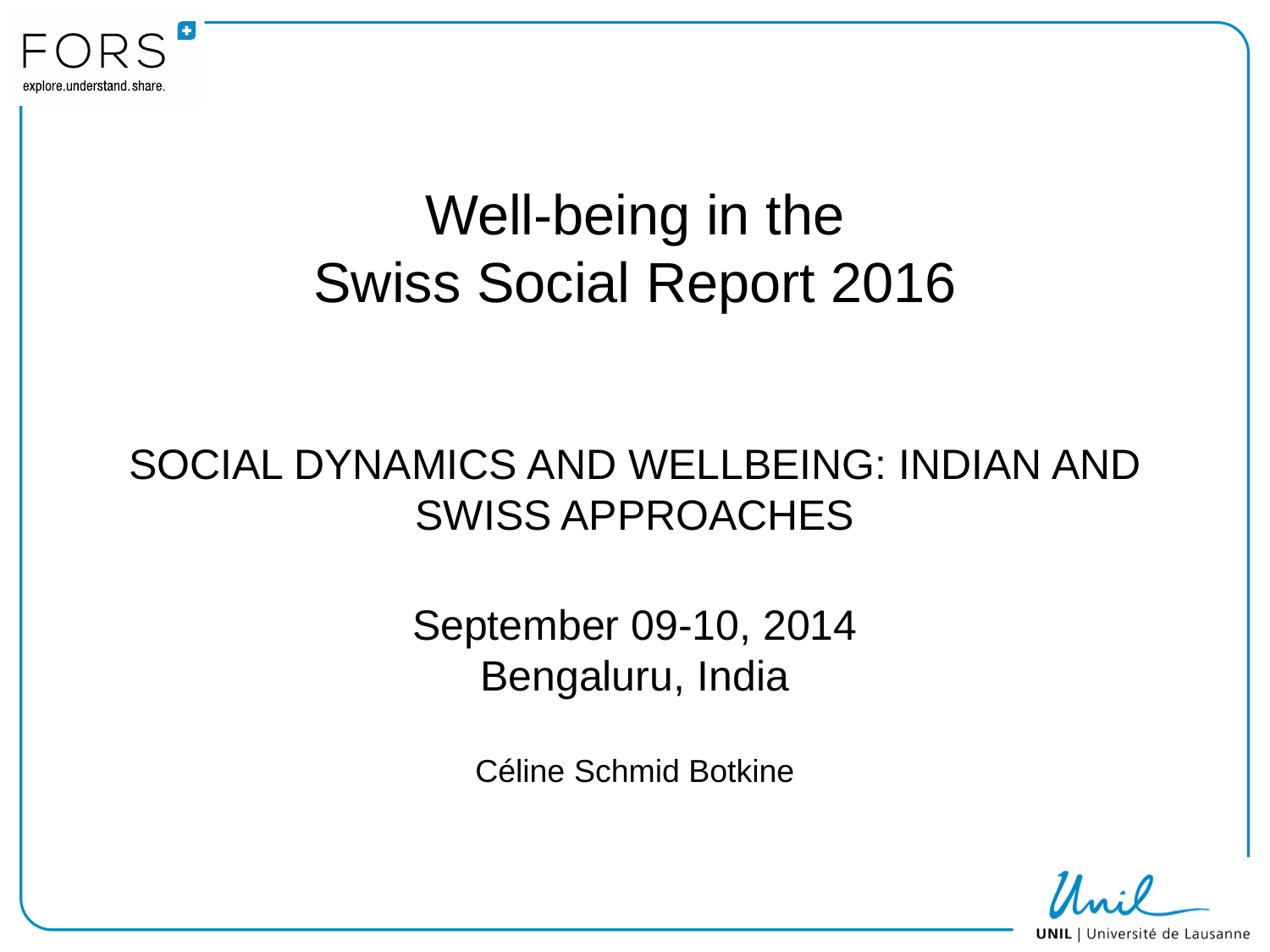

#### Presentation

- **Swiss Social Reports in Switzerland**
- **Swiss Social Report 2016**
- **Indicators of satisfaction**
- **Conclusion**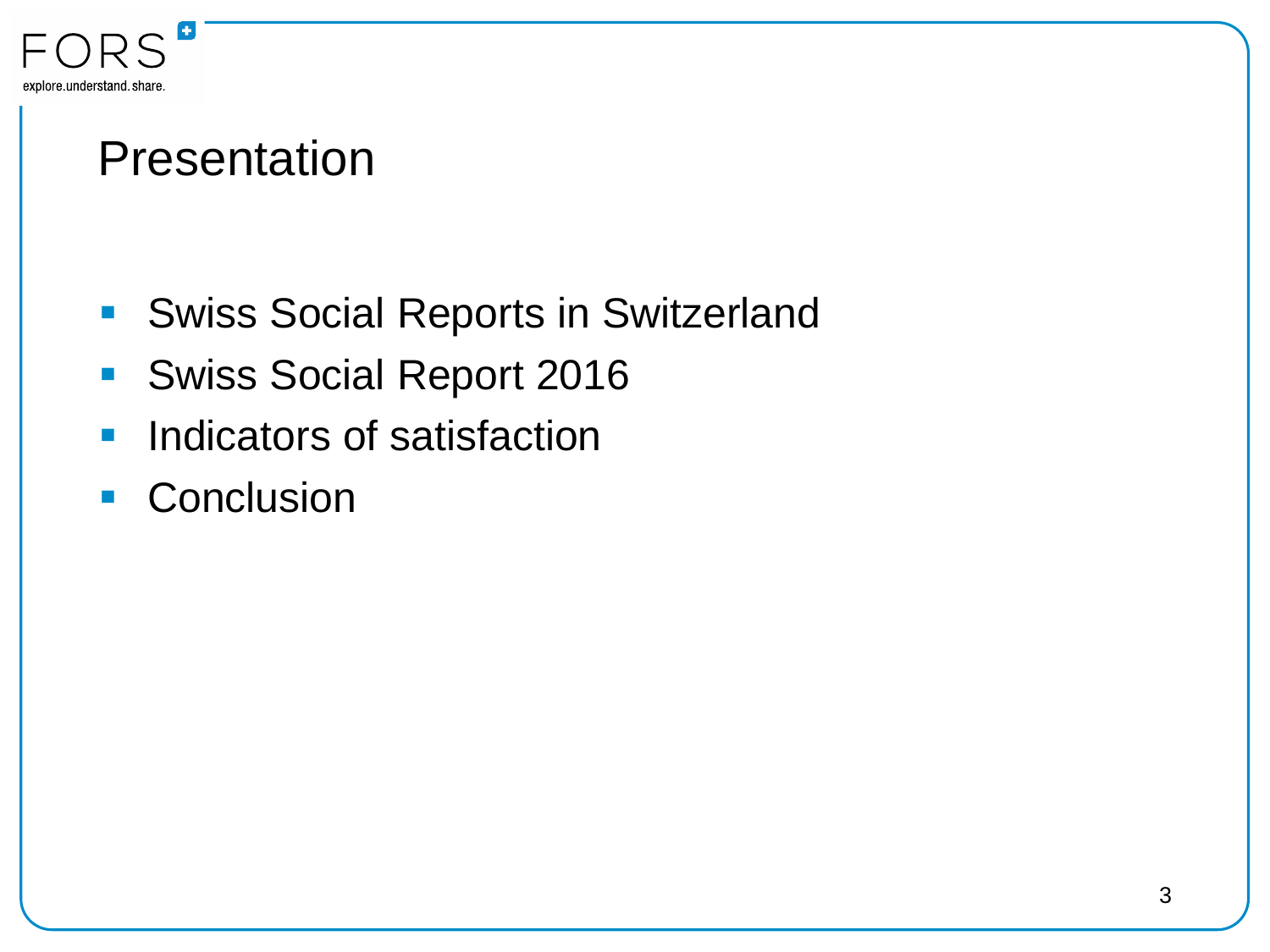

#### Swiss Social Reports in Switzerland (1)

- **First edition in 2000 and next edition in 2016**
- Edited every 4 years
- A book and a website in 3 languages (French, German, English)
- **Working group of 8 persons from Swiss universities**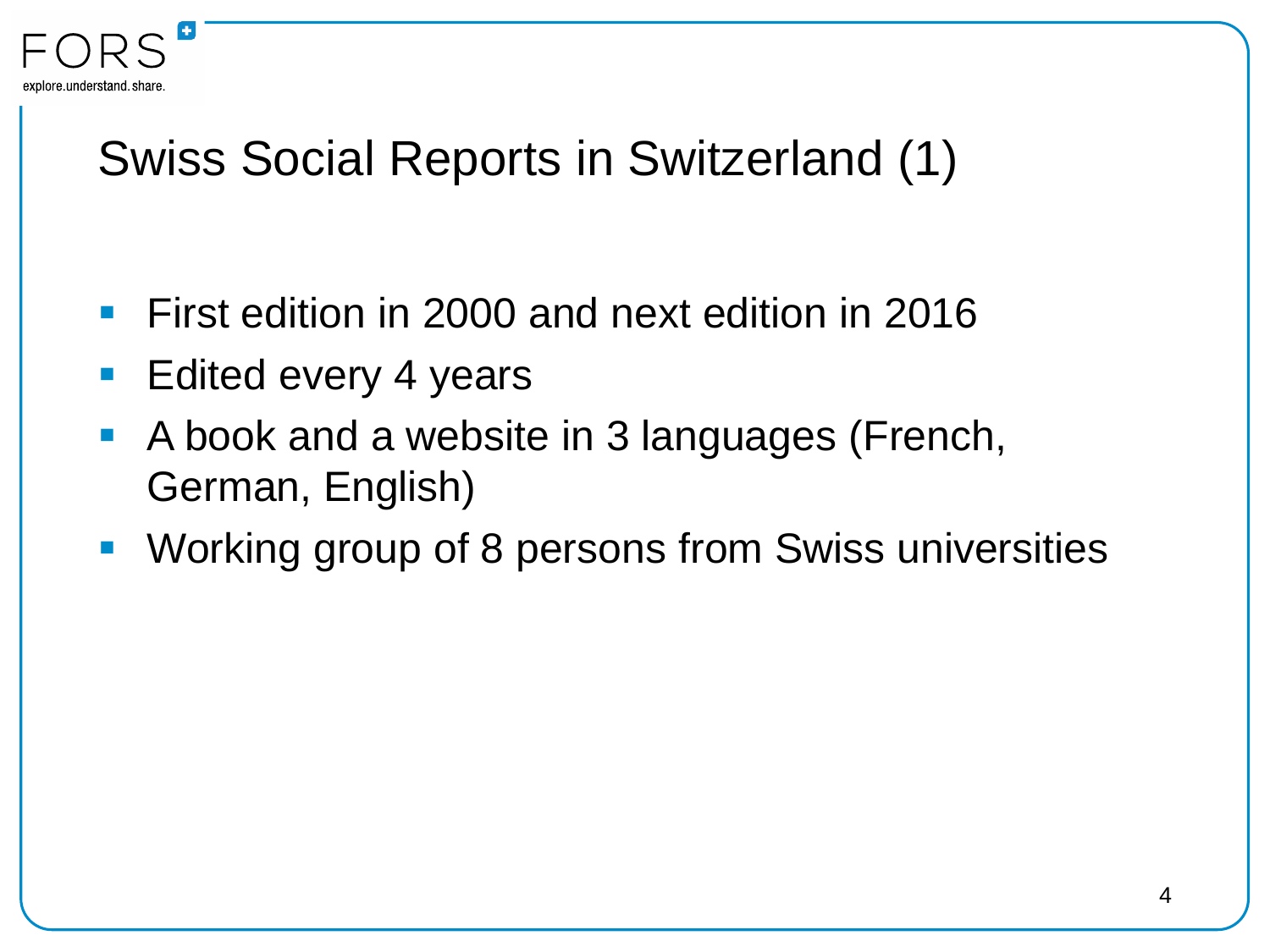# Swiss Social Reports in Switzerland (2)

- Divided in 5 thematic chapters:
	- **Distribution of social goods**
	- **Cultural diversity**

explore understand share.

- **Social integration**
- **Political questions**
- **Environment and society**
- **Each chapter contains:** 
	- **a** set of 15 indicators
	- an essay of about 20 pages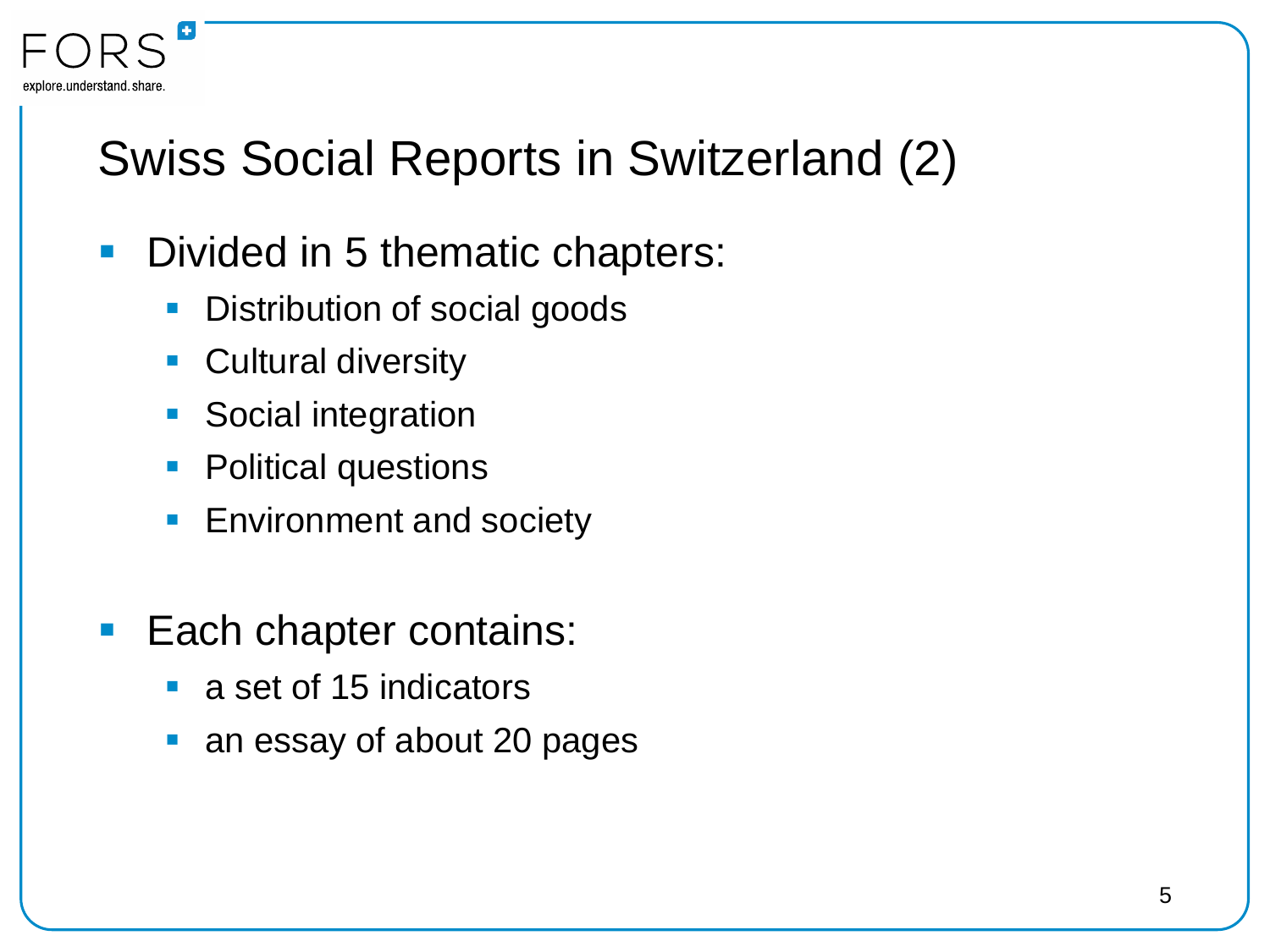

#### Swiss Social Report 2016

- Main subject: well-being and quality of life
- 75 Indicators:
	- A third of the indicators will be modified  $\epsilon$  follow the society trends
	- **Two thirds of the indicators will be updated with the most** recent data  $\mathcal F$  show the continuity
	- **New indicators will focus on well-being, satisfaction and** quality of life
	- Data from several surveys: Swiss Household Panel, Survey on Income and Life Conditions, European Social Survey, Labor Force Survey, etc.
- 5 essays: focus on well-being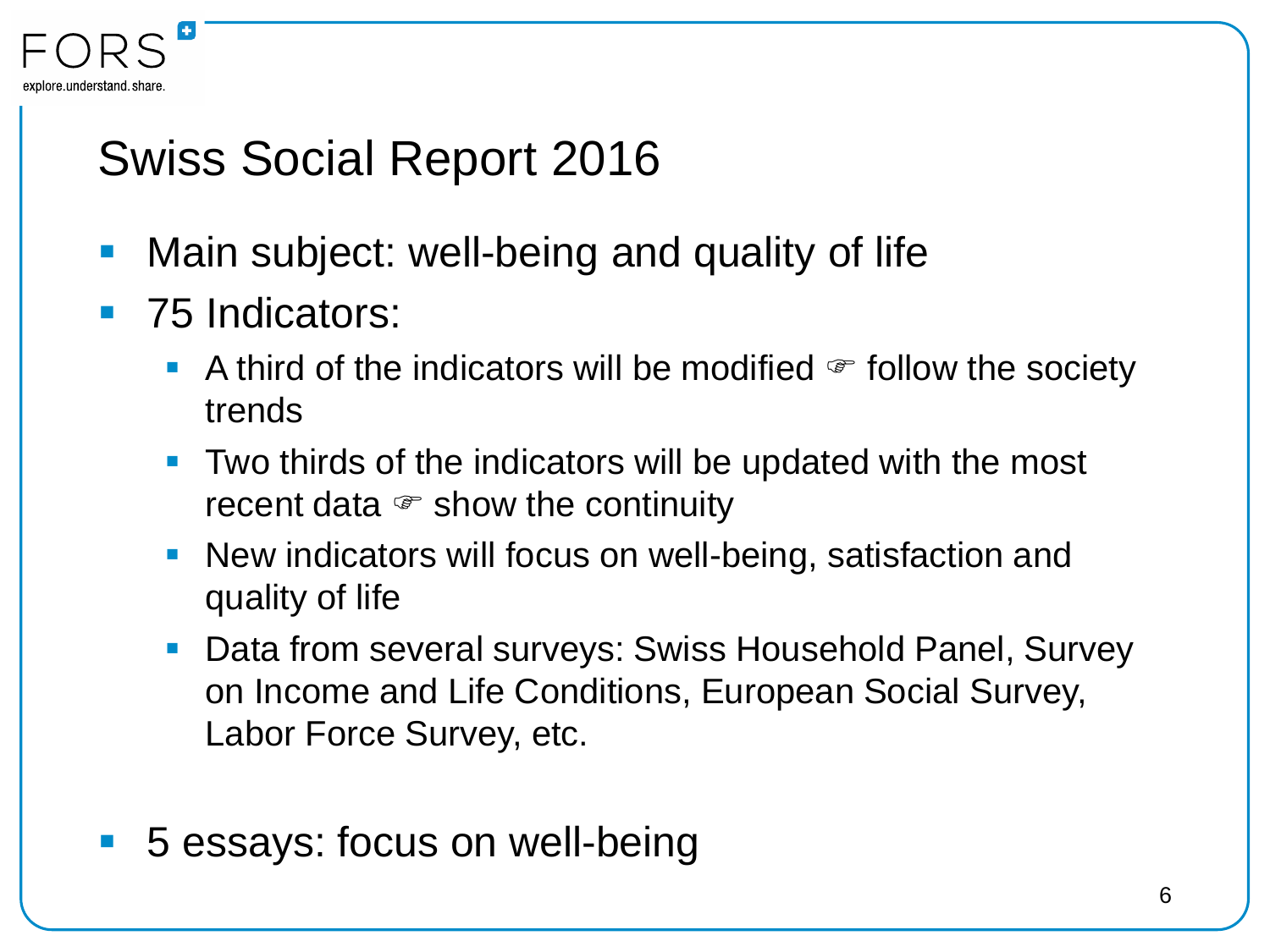

#### New Indicators

- **International comparisons**
- **Historical evolution**
- Distinction between:
	- **Individual well-being and societal well-being**
	- Objective indicators (reality) and subjective indicators (perception)
	- Cross sectional and longitudinal indicators if possible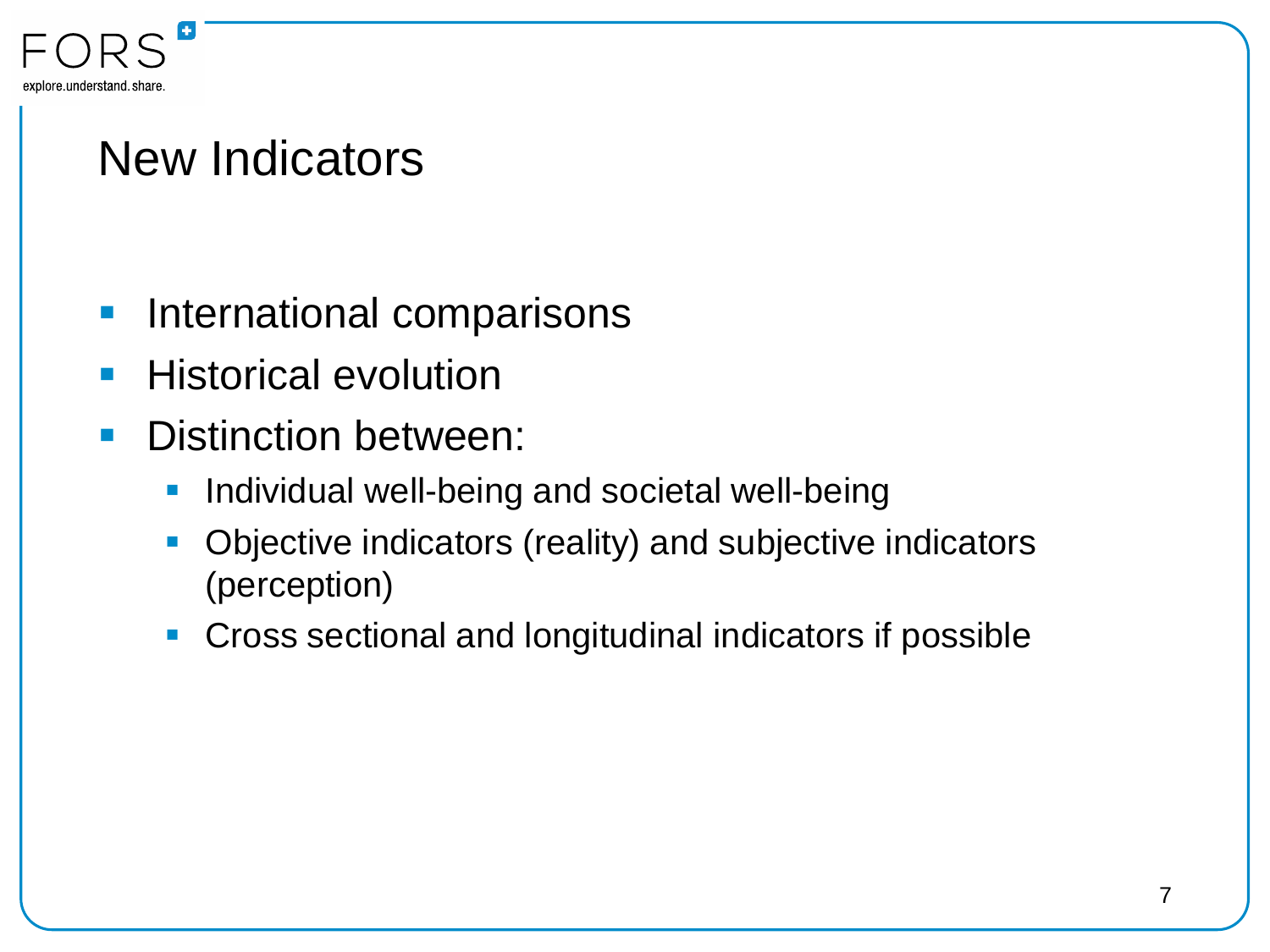

#### Essays

- Chapter 1 Relation between satisfaction with life and social goods
- Chapter 2 Religion and well-being
- Chapter 3 Well-being and social integration
- Chapter 4 Political participation and well-being
- Chapter 5 Health and well-being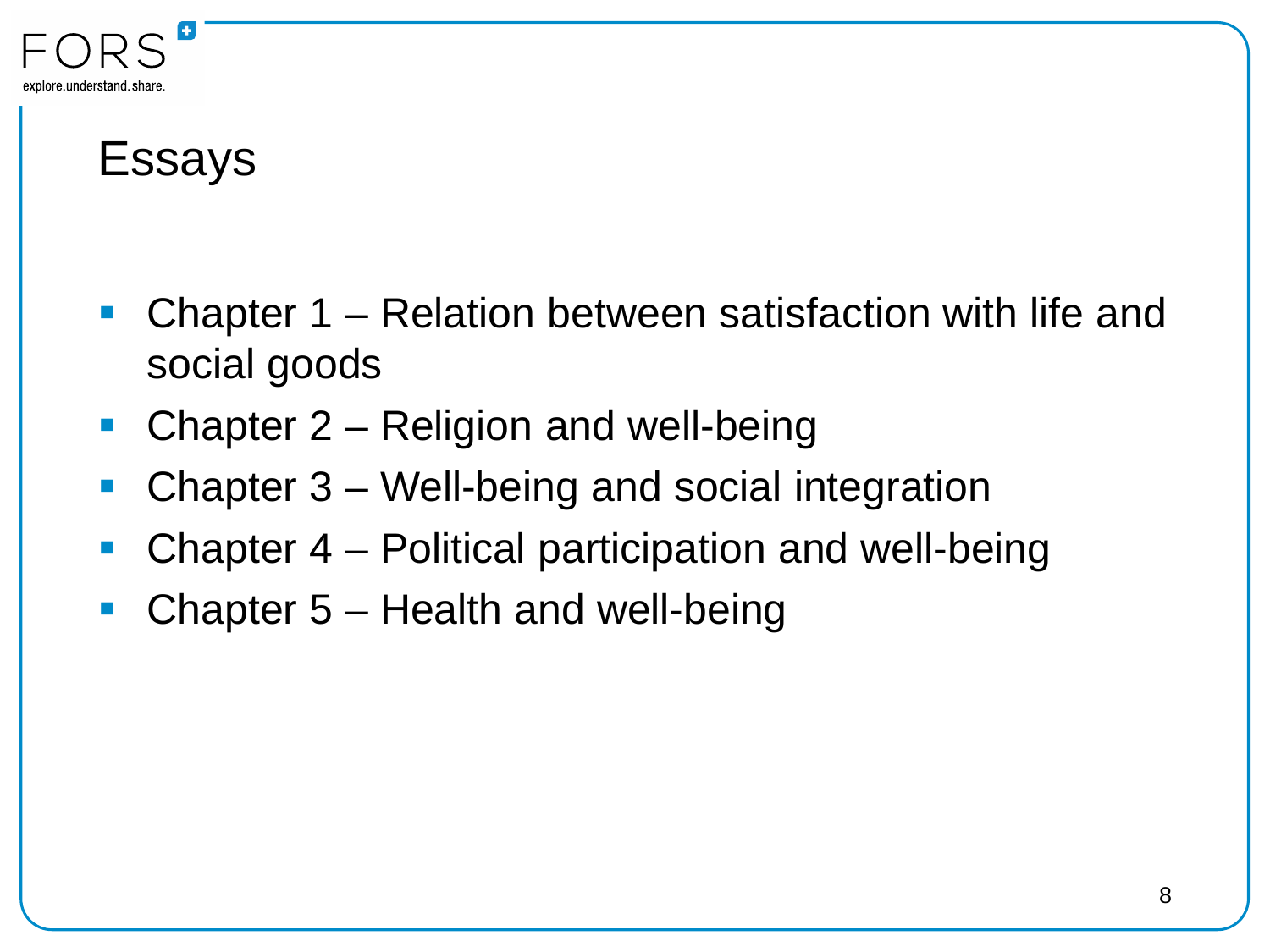

#### Indicator "Satisfaction of life"



Source: Swiss Social Report 2012, SILC 2008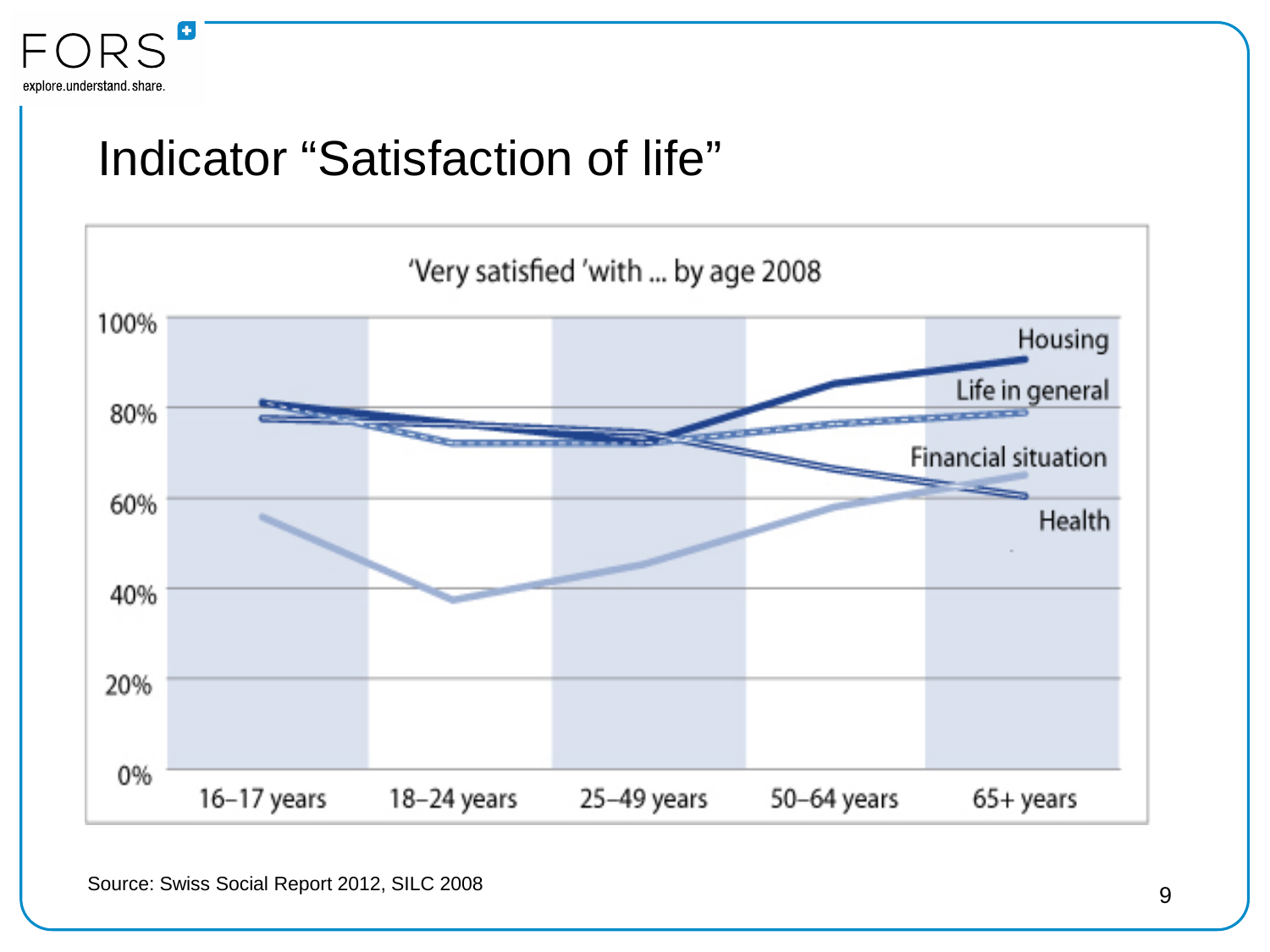

#### Satisfaction of life by age

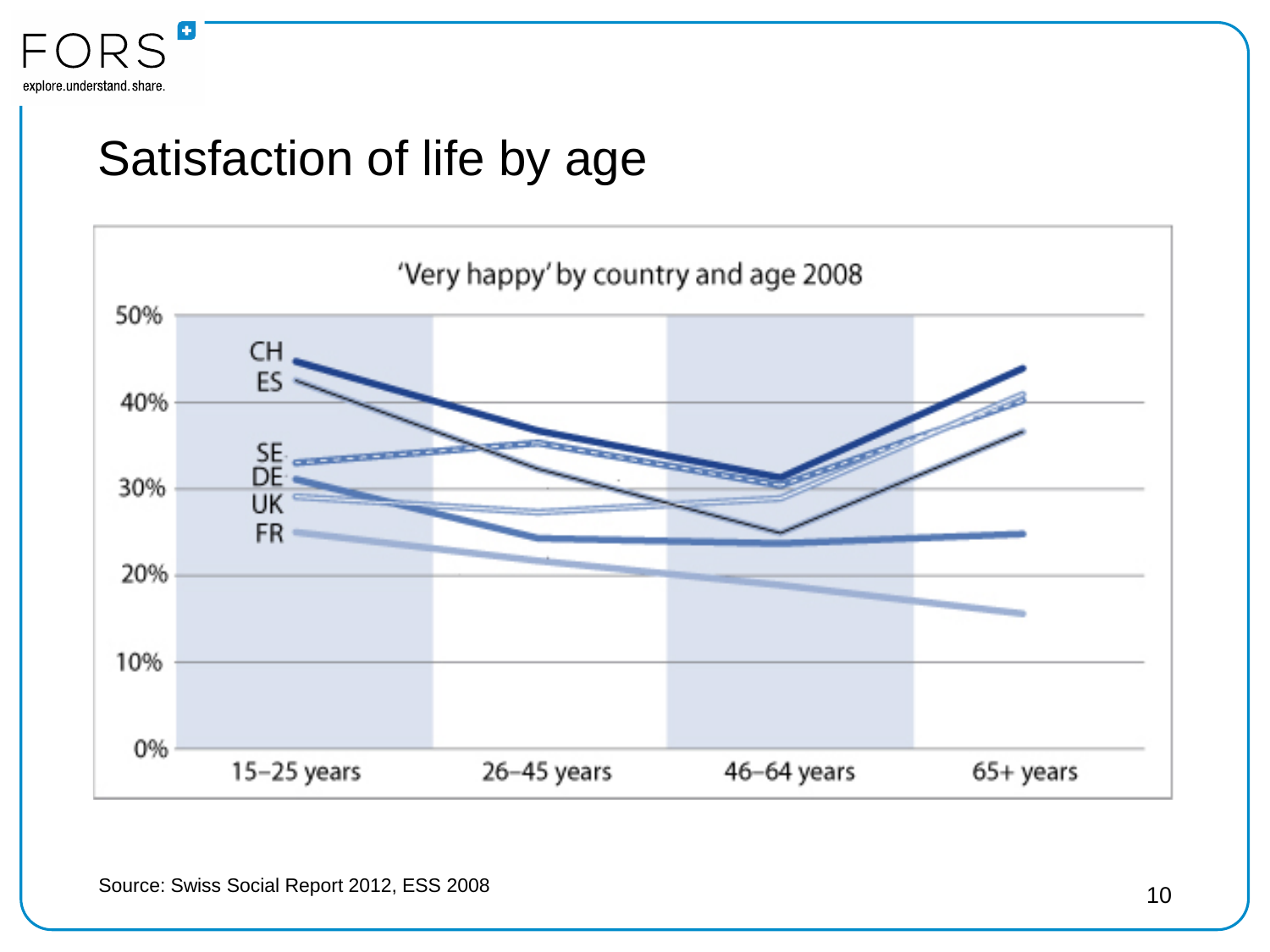

#### **Conclusion**

- Swiss social report is important:
	- **It's an inventory of the social situation of the country**
	- It shows what « works » good and where are the « problems »
	- **If may help to develop or adapt the social policy and also** answer the population needs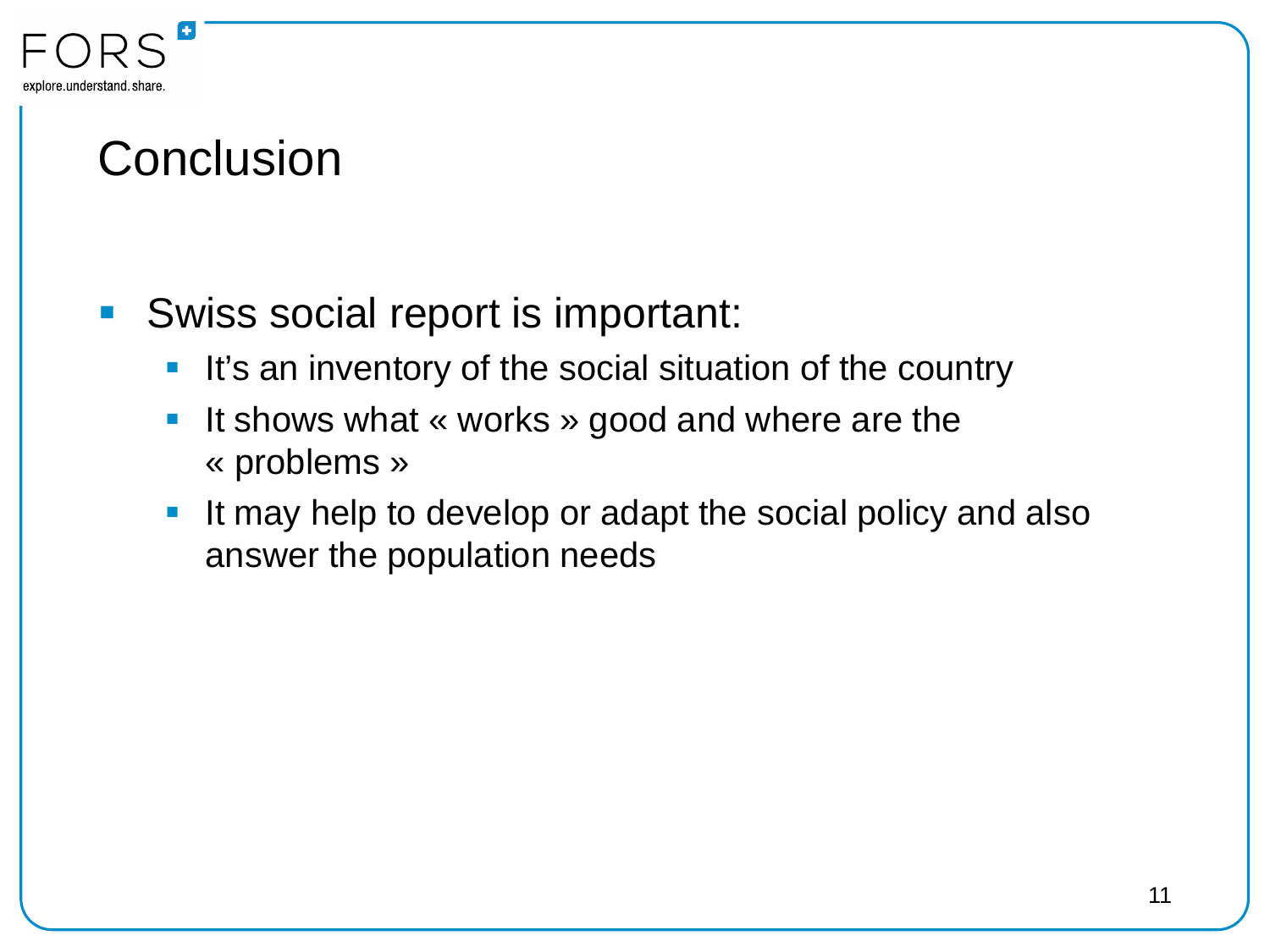

#### More information

Social report website:

[www.socialreport.ch](http://www.socialreport.ch/)

■ Contact: FORS c/o University of Lausanne **Geopolis** CH - 1015 Lausanne Tél. +41 21 692 37 30 http://www.forscenter.ch